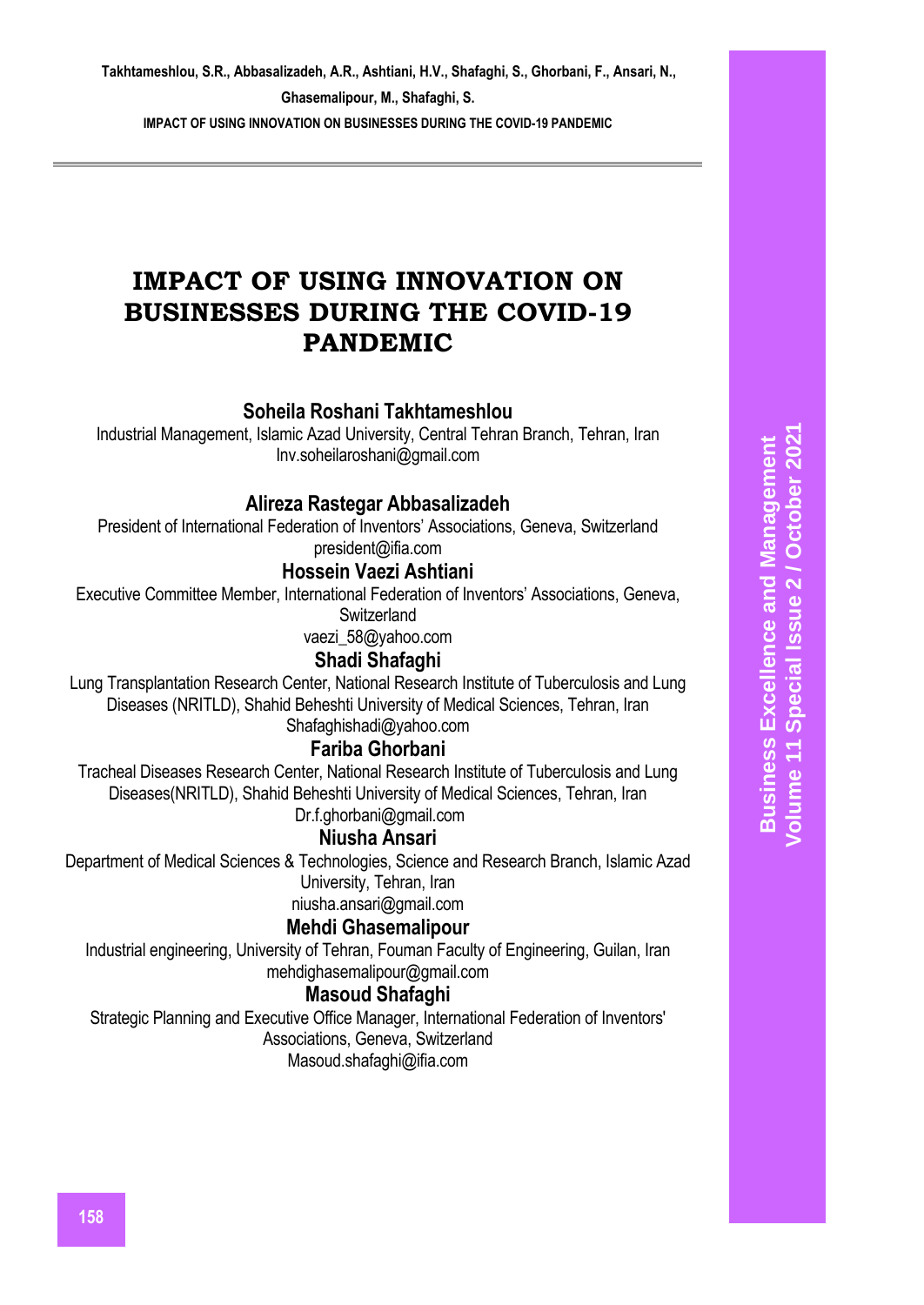**Takhtameshlou, S.R., Abbasalizadeh, A.R., Ashtiani, H.V., Shafaghi, S., Ghorbani, F., Ansari, N., Ghasemalipour, M., Shafaghi, S. IMPACT OF USING INNOVATION ON BUSINESSES DURING THE COVID-19 PANDEMIC**

#### **Abstract**

A platform has been created by Innovation in which businesses have chosen activism and functionalism against being influential and actionable and they turn any threat into an opportunity by employing an innovative approach. Since 2019 when the Covid-19 pandemic appeared, besides the contagious effect, it has influenced worldwide business in different aspects. It might be interesting that most of the industries and companies are willing to continue their businesses even after the pandemic with half of their capacity and teleworking. An epidemic of a disease or a virus is not a new crisis and over time, developed and underdeveloped countries have faced this crisis, but some manufacturers and owners have taken advantage of innovation to turn threats into opportunities in business settings to create profitability and promote market development of their products and services. During the Covid-19 pandemic, the need to take advantage of innovation for stability, durability, and sustainability of businesses is felt more than ever. In this article, we investigated economic and social policymaking at public levels compared to the use of innovations and their consequences. Overtaking business competitors, spreading the culture of innovation, creating new job opportunities, turning threats into opportunities, long-term survival of businesses, and creating competitive advantages encourage business owners to make more use of innovation in businesses during and after the Covid-19 pandemic.

**Keywords:** Innovation, Covid-19, Small business, Business report, Management **DOI:** https://doi.org/10.24818/beman/2021.S.I.2-12

#### **1. INTRODUCTION**

SARS-Cov2-19 or the crisis virus is the biggest challenge against the world after World War II. According to The United Nations Development Programme (UNDP), the economic shocks created by this virus are much greater than the health shocks and even after the return of health to the world, the economic crisis may remain for years (Board et al., 2021). According to published reports, it has been emphasized that the virus causes destructive social, economic, and political consequences (Alzúa & Gosis, 2020). In economic zones, it is witnessed that a lot of people lose their jobs and incomes every day and they do not know when conditions are normal or will be normal. The coronavirus appeared in Wuhan, China, in 2019 and led to a pandemic followed by destructive effects on a wide range of economic, social, and political dimensions. Many small businesses have been affected by this pandemic. However, on a large scale, large businesses and manufacturing and service industries around the world operate at only half of their capacity.

At the same time, the coronavirus outbreak has led to serious damages to businesses at national and international levels and due to its complexity as well as high transmission rate, it is very difficult to present a particular model to maintain and protect businesses quickly. Small businesses provide jobs and economic growth for national economy. For example, small countries that are islands and are highly dependent on the tourism industry are faced with deserted restaurants and beaches. In other countries, micro businesses such as shops, restaurants, and fitness clubs are closed and many macro businesses are working at half capacity (Bartik et al., 2020) (predicting changes in revenue from the tourism industry due to the spread of the coronavirus from 2019 to 2020). The International Labour Organization (ILO) estimates that 40 million jobs will be lost (International Labour Organization, 2020) and the World Bank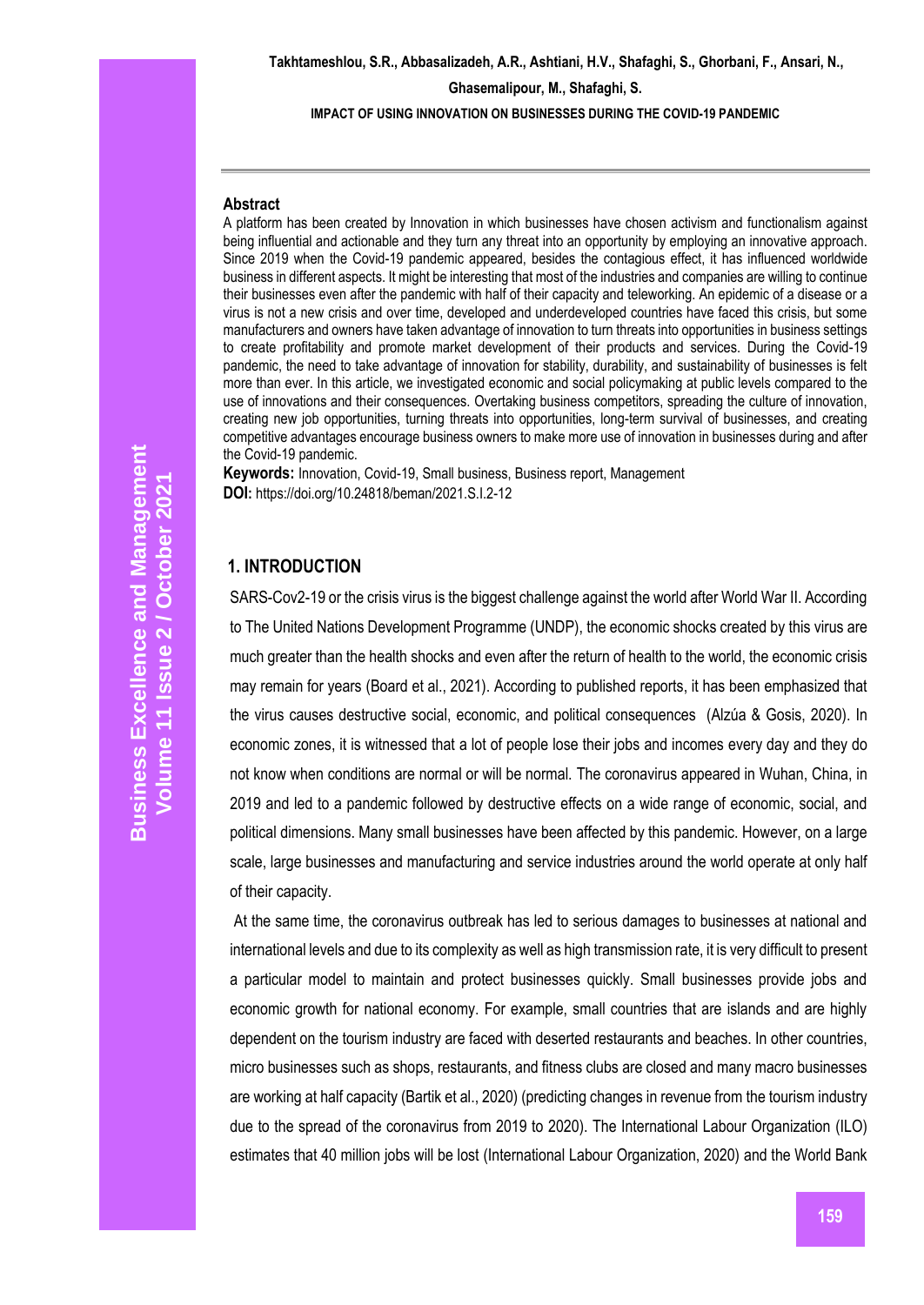predicts that remittances have dropped by 110 billion dollars this year that means 800 million people cannot meet their basic needs ("COVID-19 Cris. Through a Migr. Lens," 2020). At the international level, large industrial countries such as the United States, Germany, England, France, and Italy that have always been at the forefront of GDP are severely suffering from the Covid-19 crisis and according to the International Monetary Fund (IMF), negative growth is predicted and it is expected that 172 countries will experience negative growth (Jackson et al., 2020). According to world GDP evolution statics, we had a sharp downward in early 2020 and this GDP decrease is the result of the pandemic.

Moreover, economists predict that the GDP level will not return to the level before the Covid-19 crisis by 2023 and countries with low and medium development will suffer most, not only economically, but also socially and politically and people living in these countries will be on the verge of this loss (Walmsley et al., 2020)(Walmsley et al., 2020). The Organization for Economic Cooperation and Development (OECD) showed that it has lowered its expectations for global growth and warned that the growth rate will drop from 2.9% to 2.4% and even to 1.5% (Singh & Singh, 2020).

In other view, the coronavirus has caused reversed human growth for the first time in 30 years. According to the World Food Programme, in 2020, about 100 million people were exposed to extreme poverty while 270 million people are at a risk of acute food insecurity (International Labour Organization, 2020)(Europe, 2017)(Economy, 2020). On the other hand, factories, industries, and manufacturing companies are working with lost working hours and their minimum capacity. According to ILO statistics, the number of working hours lost in the first half of 2020 was significantly higher than estimations while the very uncertain recovery in the second half of the year will not be enough to return to pre-epidemic levels and the risk of extinction threatens large businesses. For example, at regional level, lost working hours consist of the United States (18.3%), Europe and Central Asia (13.9%), Asia and Pacific Ocean (13.5%), Arabic countries (2.13%), and Africa (12.1%) and a vast majority of the world's workers (93%) continue to live in countries with a kind of closed workplace that most of these restrictions have been in the Americas (Europe, 2017). Moreover, according to ILO, it is expected that the Covid-19 crisis will destroy -6.7% of working hours; financially, about 195 million full-time workers in the second quarter of 2020. In Asia and Pacific Ocean, it will account for 7.2% (125 million full-time workers). ILO estimates that 13 million people will lose their jobs (Verma & Prakash, 2020).

In this respect, it is very difficult to have access to accurate information from manufacturers and consumers who play an important role in the development of businesses. Manufacturers do not know how much products should be produced to meet market consumption and retailers, on the other hand, are worried about local markets and urban quarantine policies and their impacts on the demands of their customers. Lack of customer presence and sufficient information from the customer has a large impact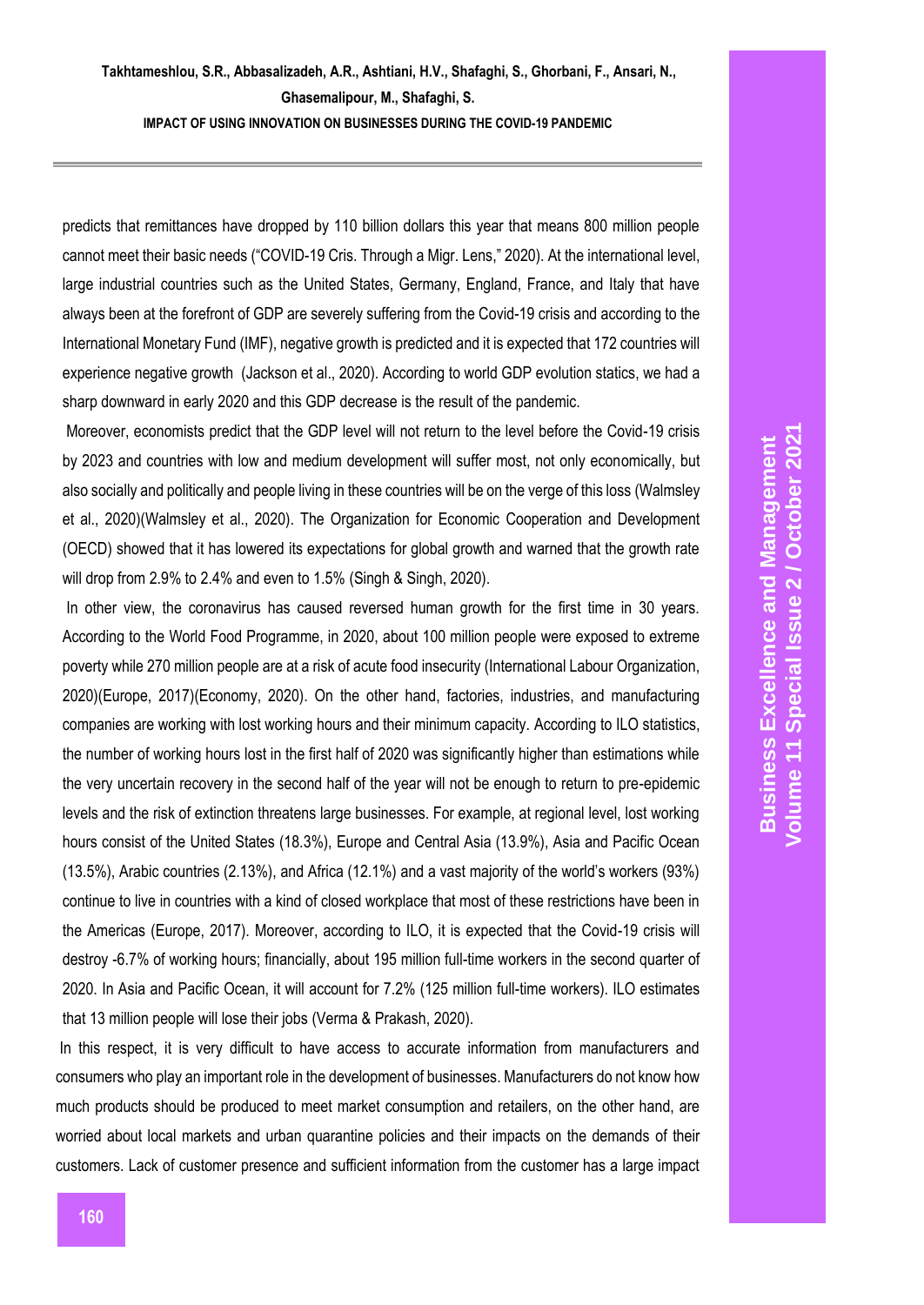on upstream and downstream businesses. Upstream companies that supply raw materials needed by businesses, will not be able to produce and supply when production activities are stopped and indeed, they will lose their market and downstream businesses that are mainly retailers and end sale points, will lose end customers who refuse to buy due to strict limitations and social distancing.

In the meanwhile, innovation is turning to activism (as opposed to being passive) that is a feature of this approach relative to conventional processes. The use of innovation identifies every opportunity quickly and takes advantage of it with creativity. In this approach, customers and suppliers are considered as an inspirational source for product design and innovative idea against threats.

Although businesses have always been influenced by various events and crises such as volcanic eruptions, tsunamis, floods, and hurricanes, still many occupations are not ready to face future crises. The interesting point is that different communities have faced different epidemics such as Ebola virus in 2014 and SARS and MERS in 2012 which spread in the Middle East (Verma & Prakash, 2020) and had considerable effects on businesses at regional and international levels.

### **2. MATERIALS AND METHODS**

In this study, through investigating different scenarios and sources, economic and social policymaking during the Covid-19 pandemic were studied and three general strategies were pointed out that industry and business owners can use their innovation and technology to protect themselves against this crisis. In 2020, ILO suggested three models according to the considered approaches that can be used to improve conditions:

- $\triangleright$  The basic model: predicted the return of economic activities according to time forecasts, elimination of restriction in the workplace, and recovery of consumption and investments (4.9% of work equivalent to 140 million full-time jobs in the fourth quarter of 2019) (Europe, 2017) .
- $\triangleright$  Pessimistic scenario: the second wave of epidemics led to the return of restrictions. As a result, working hours reduced by 11.9%, equivalent to 340 million full-time jobs (ILO-OECD, 2020).
- $\triangleright$  Optimistic scenario: it has assumed that workers' activities will resume quickly and total demands and job creation will be improved considerably. With this wonderful improvement program, lost working hours (1.2% and 34 million full-time jobs) reduce quickly (International Monetary Fund, 2020). As it seems, employment of these policies at the general level has not solved the problems of people during the crisis and every day, we see more strict strategies at a general level of the society and livelihood problems and lost working hours and economic recession at national and international levels. But what about the business area with the presence of innovation? How is it possible to use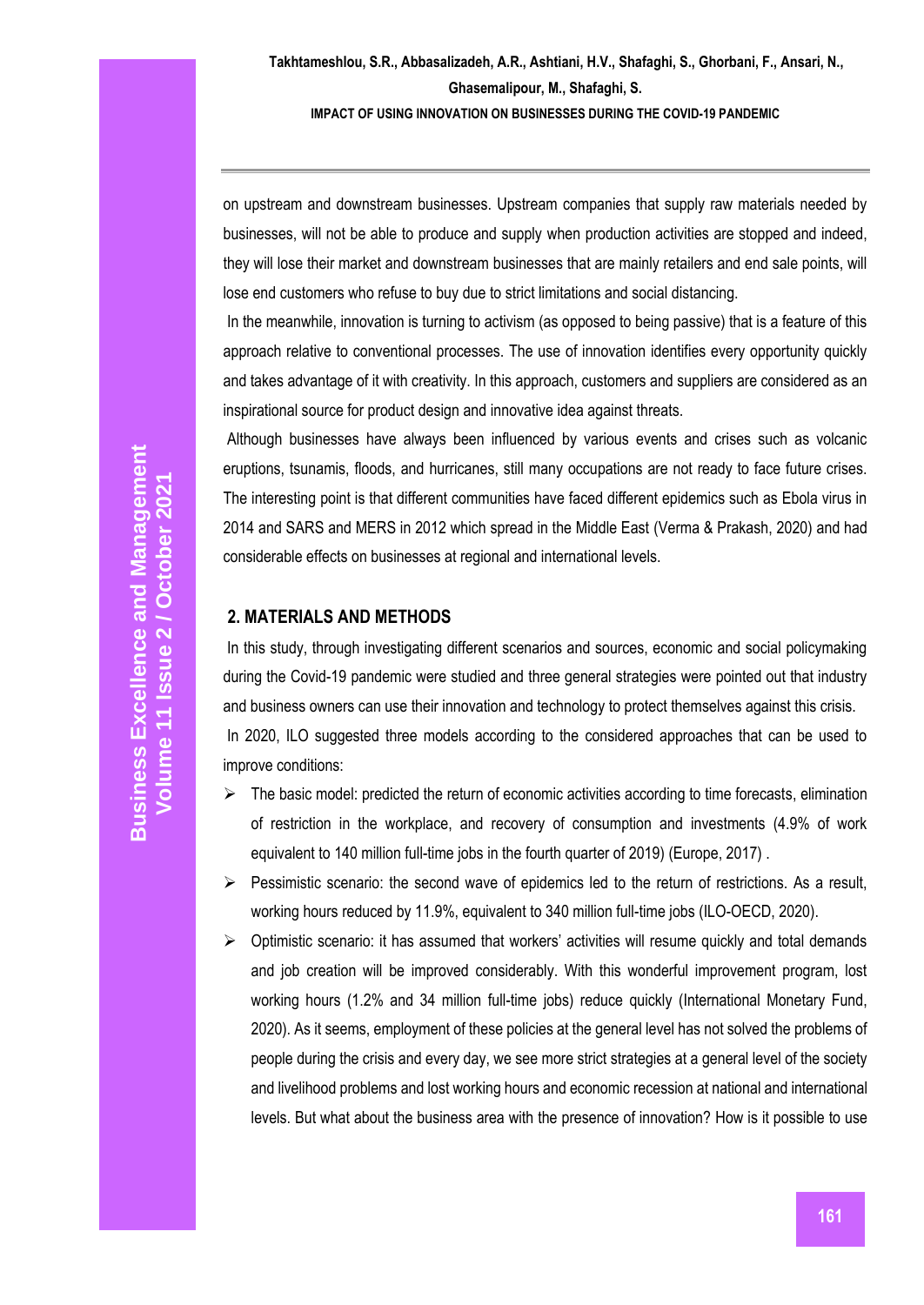innovation and change consumption habits and achieve profitability during this crisis? We have investigated this approach from three aspects.

#### **2.1 Innovation in industry**

Development (slow and steady) of innovation is not something that can be done quickly. Indeed, to be successful in businesses and taking advantage of innovation, long-term strategies and flexible programs with a forward-looking vision should be employed that will flourish in the future. This is the way that large companies such as Amazon and Lighthouse are following. Owners of these innovative companies welcome new and innovative ideas and allow their staff to express their creative thoughts and have become leaders in innovation and technology. In the meanwhile, the most important aspect for the managers and owners of industries and occupations is creating and welcoming innovation in all business areas. According to Covid-19 brief note report (Practice, 2021) the growth rate is indicated and noted as a positive number despite the corona pandemic situation. With the epidemic that influenced 93% of companies around the world during the Covid-19 crisis, Lighthouse achieved higher production and new revenue streams (Betti & Boer, 2020).

#### **2.2 Short-term policymaking (creating new consumption habits)**

Successful introduction of a new innovative product to the market is a big challenge for business owners in the highly competitive market and those are successful who have innovative thoughts and employ a variety of methods. Since the consumer determines the success or failure of a new innovative product, business owners should meet their needs and identify the difference between themselves and other competitors to let the customer choose the innovative product easily and take advantage of its benefits. It should be noted that many consumers are not easily receptive to change and are often hesitant to use a new product. People create habit chain but most of these consumers do not want to change old habits and cannot accept new things; therefore, the use of creativity and innovation in production is an effective step to be successful in the market. Companies such as Amazon that have employed innovation and creativity, influence people's habits with intelligent moves and encourage consumers to try a new product and replace the old one. At this time, allocation of training hours and employment of user-friendly applications and software have helped this company to take a lead in providing services and products and created a new pattern of behavior in consumers. Big changes often result from small progresses over time. Consumer behavior change is the same. Many trial programs are performed at small and regional scales that led to a steady growth and continued profitability of Amazon. This company, before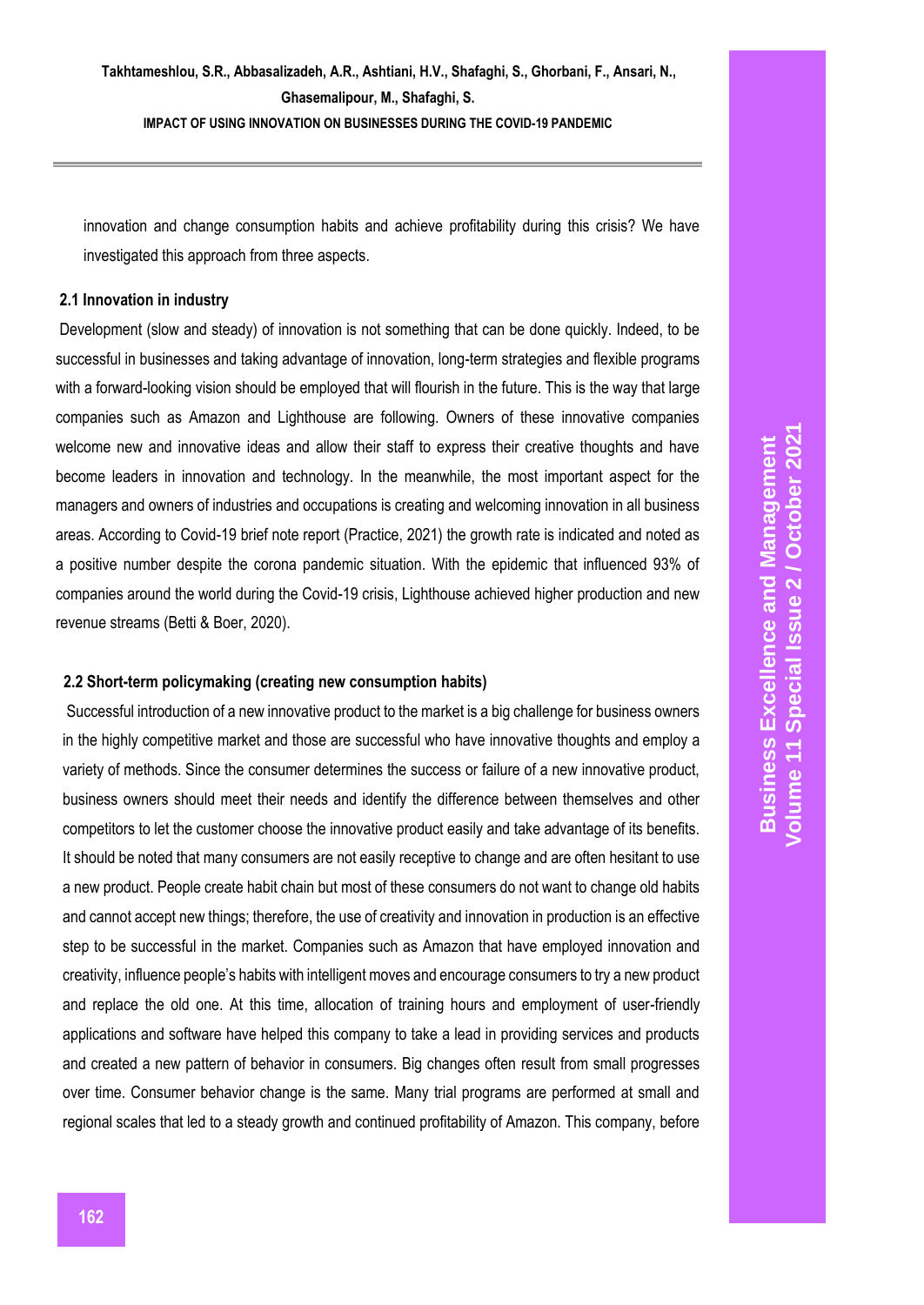the products enter the market, analyzes feedbacks from target consumers and then supplies them and this is when the new product creates its market.

# **2.3 Long-term and strategic policymaking (internet of things – the use of artificial intelligence and robot technology)**

Centralized growth, market development in line with customer needs, product development, homogeneous and heterogeneous diversity, changing consumer habits, joint venture, and strategic alliance are among long-term and strategic planning that are developed to benefit from innovation as much as possible. It cannot be denied that the created crisis in business environment has created different patterns in consumption, purchase, and supply. Internet of Things (IOT), artificial intelligence, and technology have facilitated access and enjoyment of services and products even with urban quarantine restrictions. A different product of Amazon was designed and released in this regard. Amazon started piloting Scout in Washington since January. This electric device is an electric robot that is connected to six wheels and a load compartment and is considered for short distances. Prime shipment drones were designed in line with Amazon's long-term plans. This service was tested for the first time in 2016 in rural areas of England and accordingly, Amazon introduced new automatic drones that can handle loads weighting 5 pounds and 15 miles high.

## **3. DISCUSSION**

Innovation interventions have been effective to deal with the Covid-19 crisis and huge investments have been made in the field of the fourth industrial revolution. By using the right available tools and smart implementation of innovation, we can guarantee the survival of businesses to some extent. In various fields, managers and experts believe that innovation is the solution for future crises. In businesses, for new value creation, producing and supplying a product or services, creating new job opportunities, and achieving profit and maintain profitability, innovation and creativity should be taken into consideration that this approach suffers from limitations.

### **3.1 Industry and rejection of innovation**

In recent years that the internet use is very pervasive and web-based businesses are formed, the use of innovation and creativity terms is increased. In this situation, managers and experts sometimes say if we have problem in creating new jobs, the reason is that we do not have creative ideas and the main question is that what is the barrier against implementing innovative thoughts? We investigated this issue from two aspects.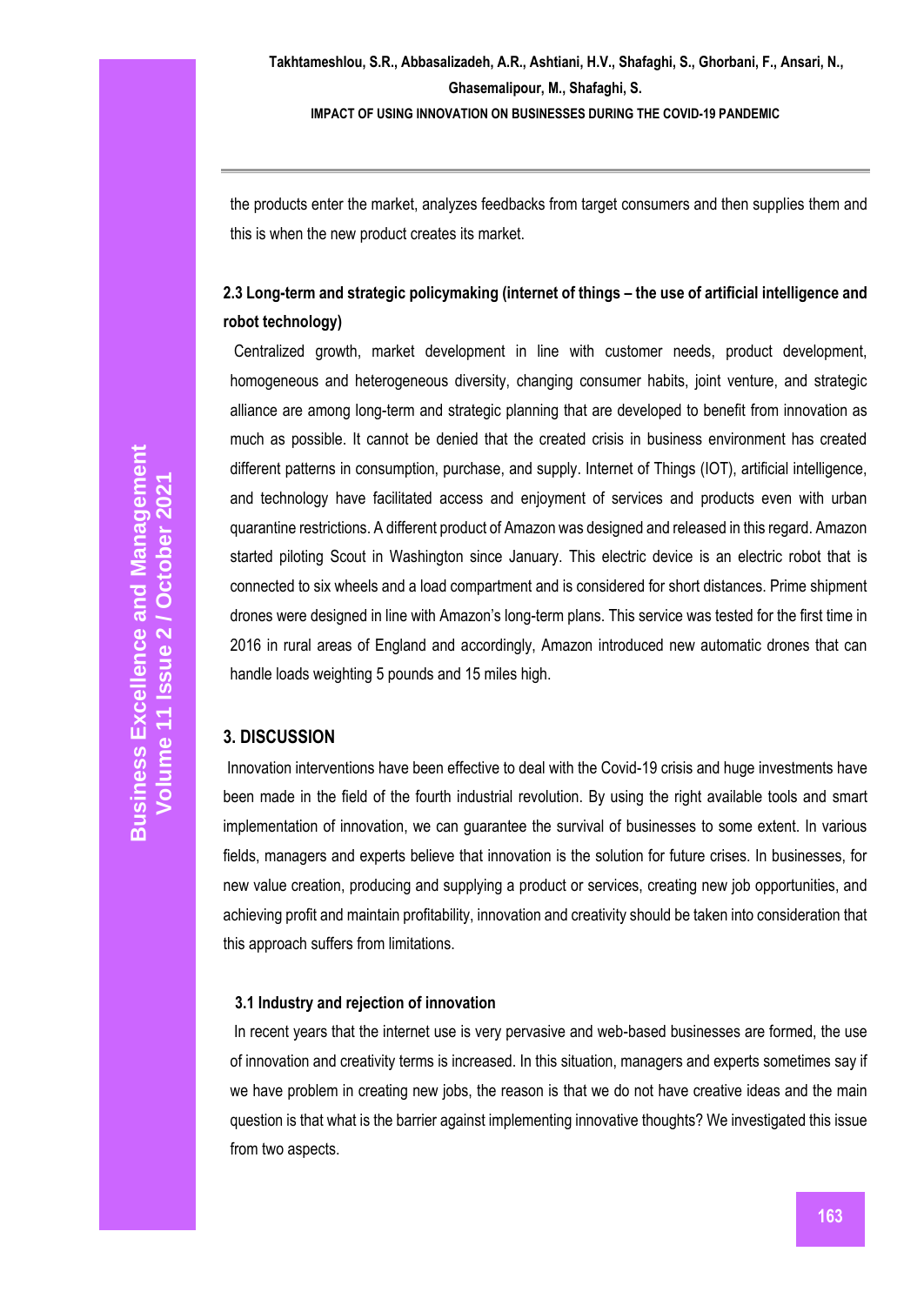Innovation has little demand!!! Or the risk of using innovation is high!!! Innovative products enter the market to meet a need. These products include physical products, services, experiences, information, and new ideas and the final objective of presenting these products is replacing innovative ideas to facilitate the use of equipment and tools, create a competitive advantage, market development, and value creation and profitability. Product innovation in terms of Oslo Guidelines means "introduction of products or services that are new or with significant improvements in terms of properties or conscious applications." This innovation includes improvements in technical properties, components, ingredients, connected software, ease of use, and other functional properties (Oslo Guidelines, 2005((Collecting & Data, 2005))) (Kogabayev & Maziliauskas, 2017).

Different industries are producing and supplying innovative and creative products that sometimes experience failure or are not welcomed by the general industry and end consumers. Although before introducing the product, all marketing issues such as market assessment, creating new markets, advertisements, and sales are taken into consideration, the problem is that why market and end consumers in some cases show passive reaction or reject the product? Rodgers and Shomicker (1995) introduce relative advantage, compatibility, simplicity, ease of use, free trial, and visibility as the most important properties that affect innovation acceptance. Relative advantage points to the superiority of current innovation over past innovations. They believe that relative advantage shows the intensity of profits and losses due to innovation acceptance. It should be noted that factors affecting relative advantage do not follow a specific law. In fact, what creates relative advantage includes needs and perceptions of the user community. Compatibility is another factor that affects innovation acceptance. Compatibility means coordinating innovation with people's values, activities, and needs. Innovation that is not compatible with values, experiences, needs, and social norms will be rejected by the community (Rogers et al., 2005). Yee et al. (2006) believe that simplicity, ease of use, and the degree of difficulty of using an innovation have a great impact on innovation acceptance (Yi et al., 2006).

#### **3.2 Technology and lack of confidence and suitable infrastructures**

According to the Webster Dictionary, technology is defined as a branch of knowledge that deals with applied, engineering, industrial, and art knowledge or uses knowledge for a practical outcome (Cennamo et al., 2000). It should be noted that the use of technology during the Corona pandemic is increased significantly. For this reason, to use technology, experts in the fields of cloud computing, IOT, and cyber security should be trained.

The major challenge against using these technologies is lack of sufficient security for the environment of these systems. For example, public access, vulnerability to hackers, not spending enough time to secure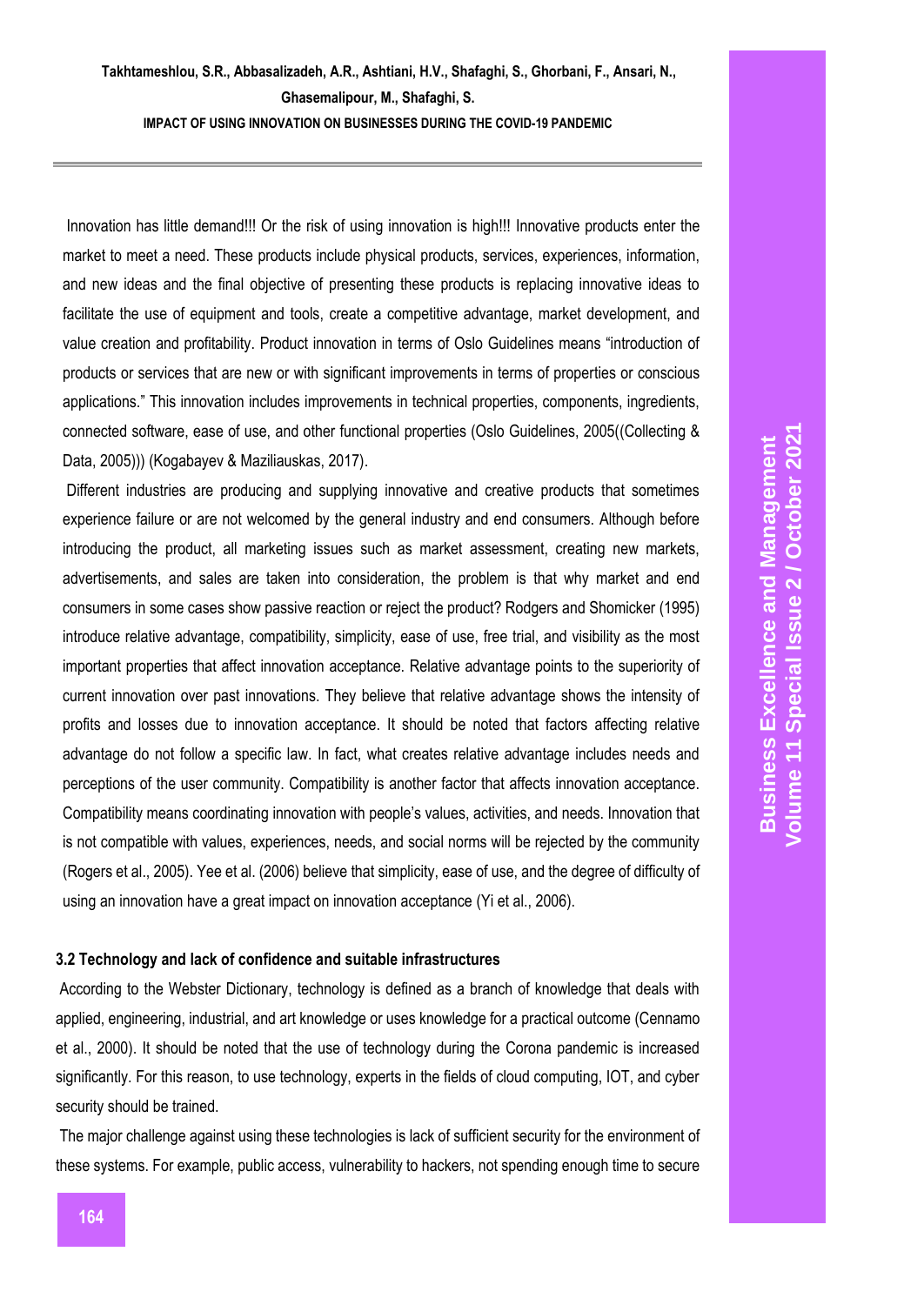against security holes and hacker intrusion, lack of necessary knowledge required by companies and manufacturing industries for security due to rapid growth of the use of these tools, and lack of a suitable platform for additional security for applications and software are among the main concerns of technology users.

With IOT development, countless devices are connected to the internet every day and the biggest challenge in this regard is providing security for these devices. It was predicted that by 2020, about 24 billion devices from jet turbines to cameras and cars across the globe will be connected to the internet that this issue shows the importance of IOT security more than ever.

Cloud processing and terms with their benefits and effects on organizational agility and low costs cause problems. Small and large organizations and companies and even startups are becoming increasingly aware of the value of cloud computing and the benefits they can obtain and take steps towards using this technology more than ever.

Some groups spend a lot of money to set private cloud for their organizations and provide internal services on private clouds or provide services through public cloud and other groups become the customers of these services and transfer a part of their commercial services to these clouds that the main challenge of cloud computing is the security model in meeting security needs and eliminating legal ownership concerns related to organizational and commercial information and data in online and multimodal cloud environments.

Smooth and easy transition of businesses towards innovation and technology necessitates a full understanding of benefits and opportunities as well as identifying the challenges and problems associated with technology and innovation. What is highly important is the degree of interaction, how to use, and ease of use of these innovations and technologies.

## **4. CONCLUSION**

The purpose of this study was to find out how innovation affects businesses during and after the pandemic.

The advantages of using innovation in business can be as follows:

- Differentiate businesses from competitors
- Longer life of companies and businesses
- Provide strategic goods and vital services continuously with a considerable speed
- Provide new platforms and different opportunities for businesses
- Progress towards the fourth and fifth industrial revolutions and scaping from a world without technology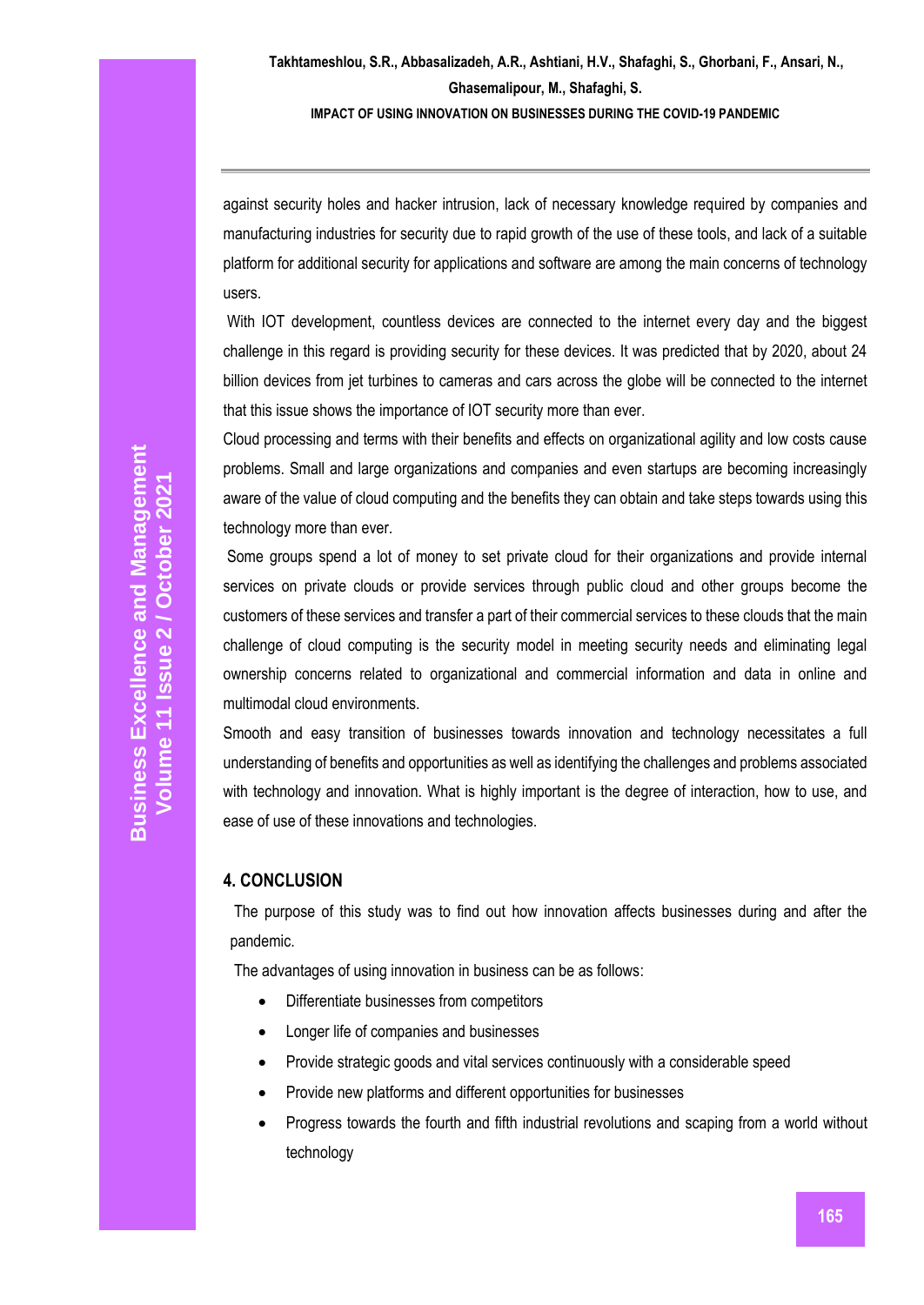**IMPACT OF USING INNOVATION ON BUSINESSES DURING THE COVID-19 PANDEMIC**

- Create new job and job opportunities for company employees even with the mechanization and use of artificial intelligence
- Create a futuristic and research-oriented outlook for business owners
- Spread the culture of using innovation after the Corona pandemic
- Encourage traditional business owners and replace them with innovative and modern businesses
- Create a suitable platform by governments for businesses and business owners, expanding and promoting it

Although innovation introduces countless benefits, there are some disadvantages such as mental frameworks of users, the constraints imposed by governments, lack of awareness and unfamiliarity with innovation for older people, and lack of access to innovation in developing and less developed countries which must be taken into consideration.

Despite the fact that the Covid-19 pandemic is a crisis around the world, it trains all businesses, both traditional and modern, to use their innovation to expand their business beyond the scope of thought.

# **REFERENCES**

- Alzúa, M. L., & Gosis, P. (2020). Social and economic impact of Covid-19 and policy options in Argentina. *Undp Lac C*, *10*.
- Bartik, A. W., Bertrand, M., Cullen, Z., Glaeser, E. L., Luca, M., & Stanton, C. (2020). The impact of COVID-19 on small business outcomes and expectations. *Proceedings of the National Academy of Sciences of the United States of America*, *117*(30), 17656–17666. https://doi.org/10.1073/pnas.2006991117
- Betti, F., & Boer, E. de. (2020). Global Lighthouse Network : Four Durable Shifts for a Great Reset in Manufacturing. *WWE & Mckinsey*, *September*, 14–15.
- Board, T. E., Coordinators, R., Islands, M., Kitts, S., & Islands, S. (2021). *Update on UNDP ' s Socio economic Response Beyond Recovery : Towards 2030 Fast and Furious : COVID-19 Impact on Countries*. *2024*(May), 1–23.
- Cennamo, A., Falsetto, A., Gallo, G., Lanna, M., Calleri, G., & Di Giacomo, D. (2000). Warthin's tumour in the parotid gland (an inflammatory or a neoplastic disease?). *Chirurgia Italiana*, *52*(4), 361–367.
- Collecting, G. F. O. R., & Data, I. I. (2005). Third edition ORGANISATION FOR ECONOMIC CO-OPERATION. In *Communities: Vol. Third edit*.
- COVID-19 Crisis Through a Migration Lens. (2020). *COVID-19 Crisis Through a Migration Lens*, *April*. https://doi.org/10.1596/33634
- Economy, T. G. (2020). *Global Outlook: Pandemic, Recession: The Global Economy in Crisis*. 1–66. https://doi.org/10.1596/978-1-4648-1553-9\_ch1
- Europe, S. (2017). *Labour market developments*. 1–35. https://doi.org/10.1787/eco\_surveys-nzl-2017 graph8-en
- ILO-OECD. (2020). *The impact of the COVID-19 pandemic on jobs and incomes in G20 economies*. 46.
- International Labour Organization. (2020). COVID-19 and the world of work: Updated estimates and analysis. *ILO Monitor*, 1–22.
- International Monetary Fund. (2020). Mitigating Climate Change—Growth- and Distribution-Friendly